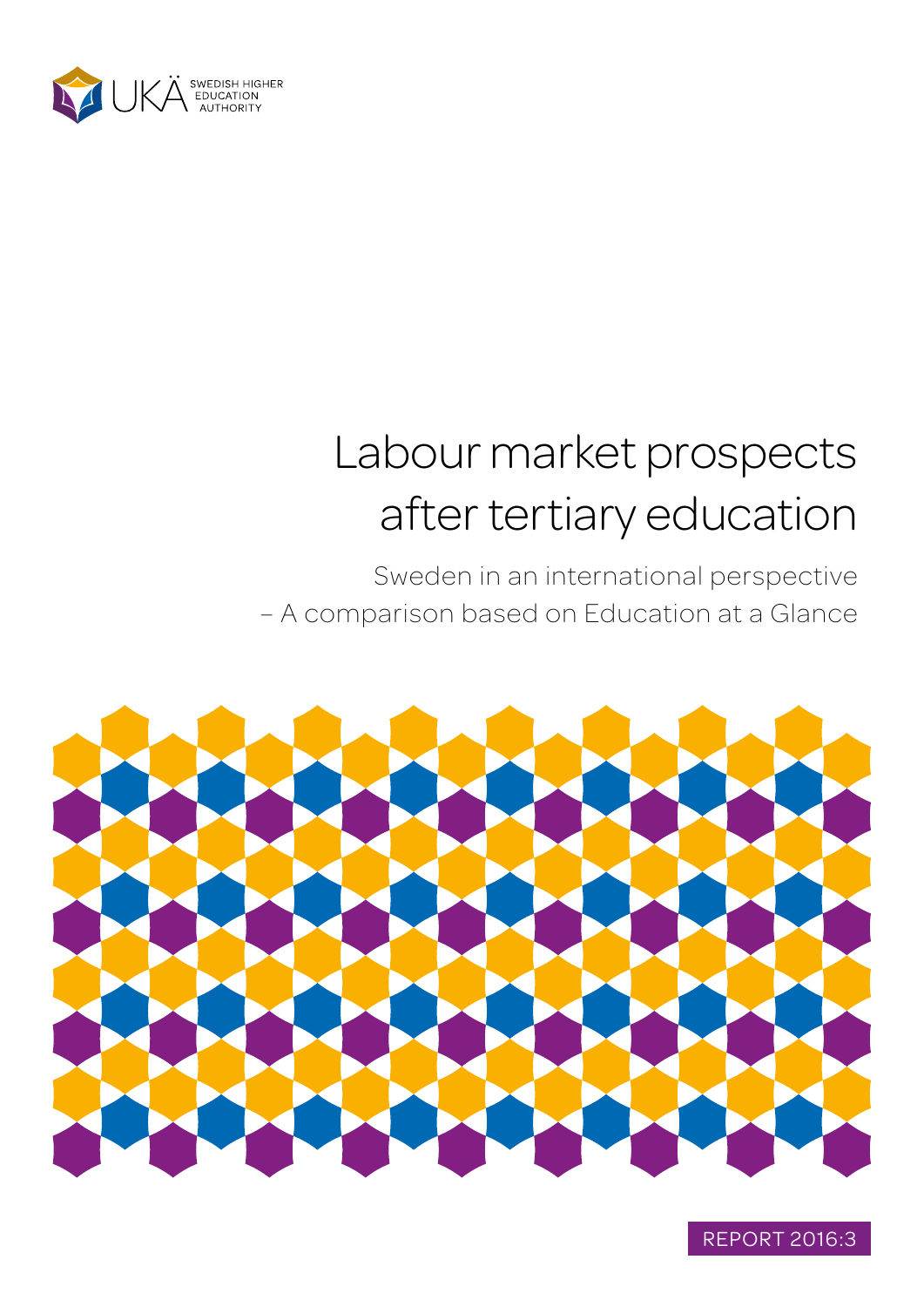#### Report 2016:3

Labour market prospects after tertiary education Sweden in an international perspective – A comparison based on Education at a Glance

Published by the Swedish Higher Education Authority (UKÄ) 2015 Authors : Håkan Andersson, Staffan Nilsson

Graphic design: AB Typoform

Swedish Higher Education Authority • Löjtnantsgatan 21 • Box 7703, 103 95 Stockholm tel.: 08-563 085 00 • fax: 08-563 085 50 • e-mail [registrator@uka.se](mailto:registrator@uka.se) • [www.uka.se](http://www.uka.se)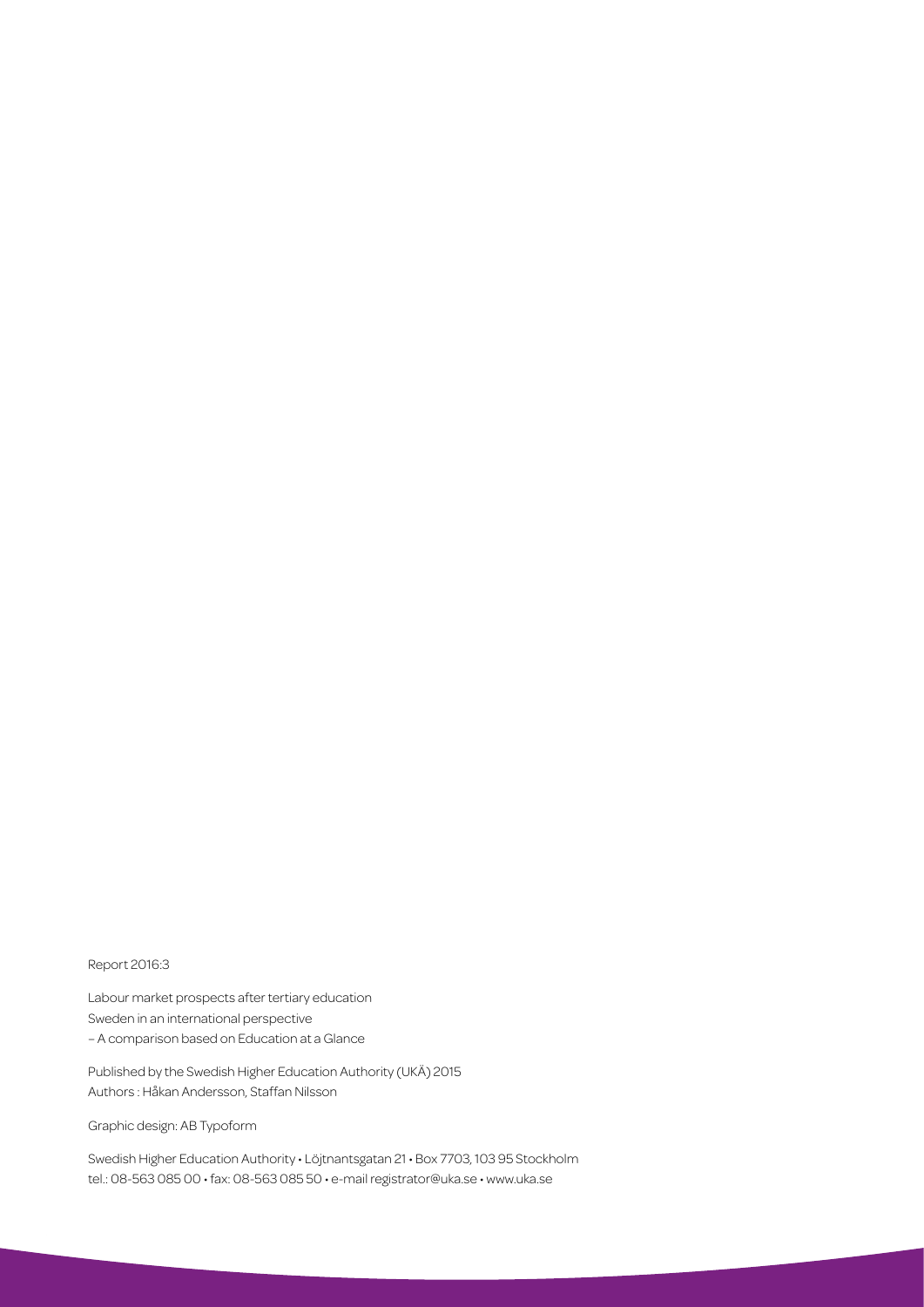## **Contents**

|                                                                                        | 6  |
|----------------------------------------------------------------------------------------|----|
| Employment rates and unemployment  8<br>Smaller gender differences in employment rates |    |
|                                                                                        | 13 |
| Fewer women than men with tertiary education work full-time in Sweden                  | 14 |
| Salary premium for tertiary education                                                  | 16 |
|                                                                                        | 16 |
|                                                                                        | 17 |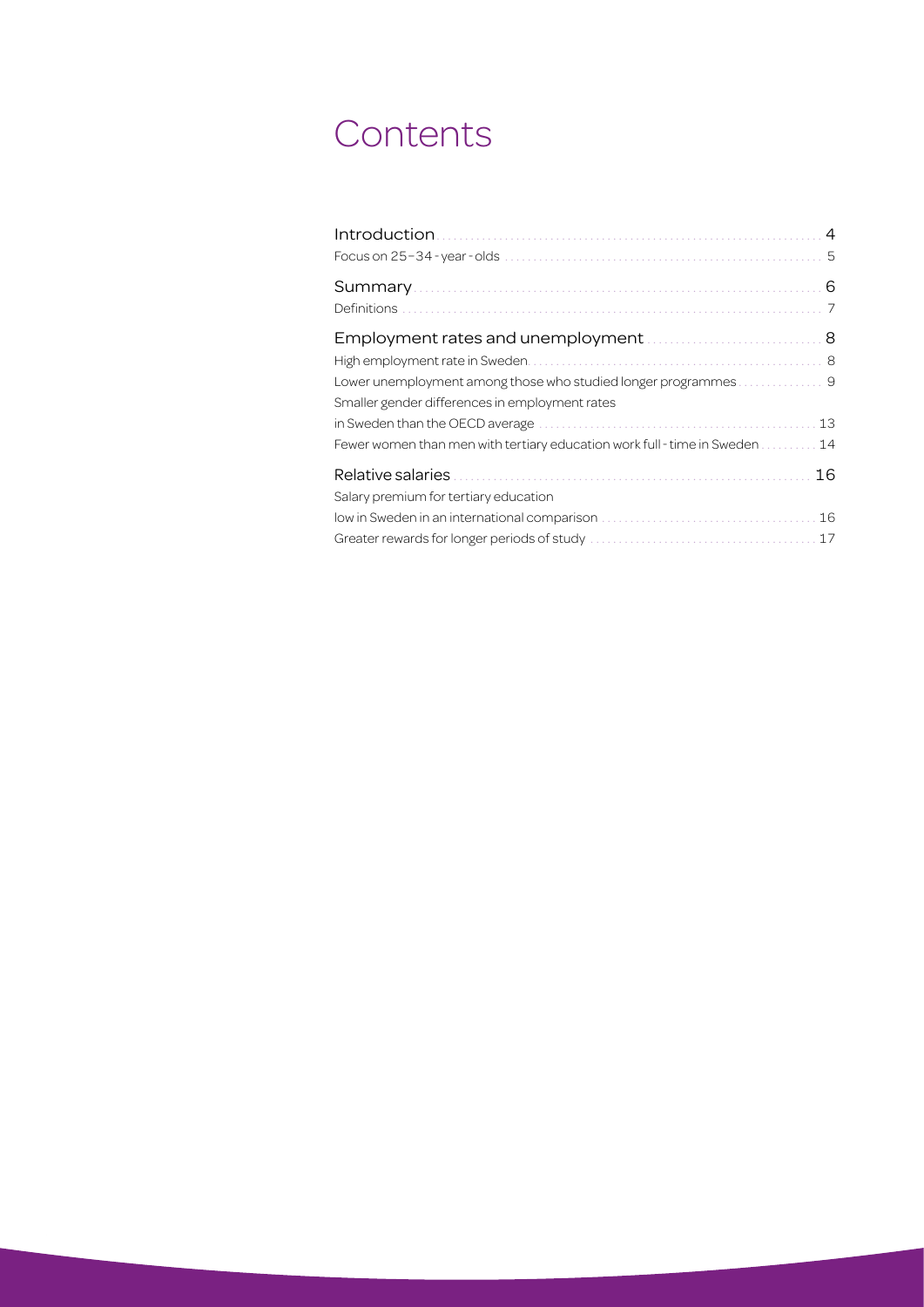### <span id="page-3-0"></span>Introduction

An increasingly knowledge-intensive labour market creates a growing demand for a well educated population and employers place greater and greater value on individuals with advanced educational attainment. As a result, labour market prospects for those with higher education should be positive. The aim of this report is to shed light on the labour market status of those with higher education in Sweden from an international perspective.

This is the second of a series of analyses in which UKÄ (the Swedish Higher Education Authority) describes different dimensions and effects of investments in education in the OECD countries. The first analysis described *Educational attainment and economic investment in the OECD* (UKÄ, Report 2015:2). This analysis focuses on the significance of higher education for an individual's prospects in the labour market and probes questions like the following. If individuals choose to continue to study after leaving upper secondary school, does this raise their chances of finding employment and reduce the risk of being unemployed? Is there any return in the form of higher wages for taking longer programmes in higher education than shorter ones?

This report is based on data from the OECD's annual publication *Education at a Glance* (EAG). EAG is very comprehensive and can be considered impenetrable for readers who are not used to it. For this reason UKÄ aims to make the data from EAG more accessible and also to focus on Sweden in its international comparisons.

The employability of graduates from higher education and the relationship of higher education to the labour market is a subject that gives rise to a great deal of debate. UKÄ regularly monitors the establishment of graduates from higher education in the labour market using an index that is constructed by combining data about the employment of individuals, unemployment and income levels. The results are relatively detailed and can serve as the basis of a national analysis of the labour market prospects of various groups of graduates from higher education.

In order to adopt an international perspective, however, it is also important to study the labour market prospects of graduates from higher education in Sweden in relation to other countries. In Sweden there is access to national registers that cover the entire population and which enable more penetrating analyses. When making international comparisons it is not always possible to use equally sophisticated statistics. Comparisons of the balance of supply and demand for different groups of graduates can only be made on the basis of national key variables such as employment rates, unemployment and wages that are not as detailed. These are therefore the variables on which this analysis is based. Employment rates and unemployment in a country are affected by a series of factors that also interact in different ways. The labour market prospects for graduates will therefore look different depending, for instance, on local and global economic developments, the structural relationships of different types of sectors and professions in the local labour market, different forms of legislation and regulations, the organisation of the social security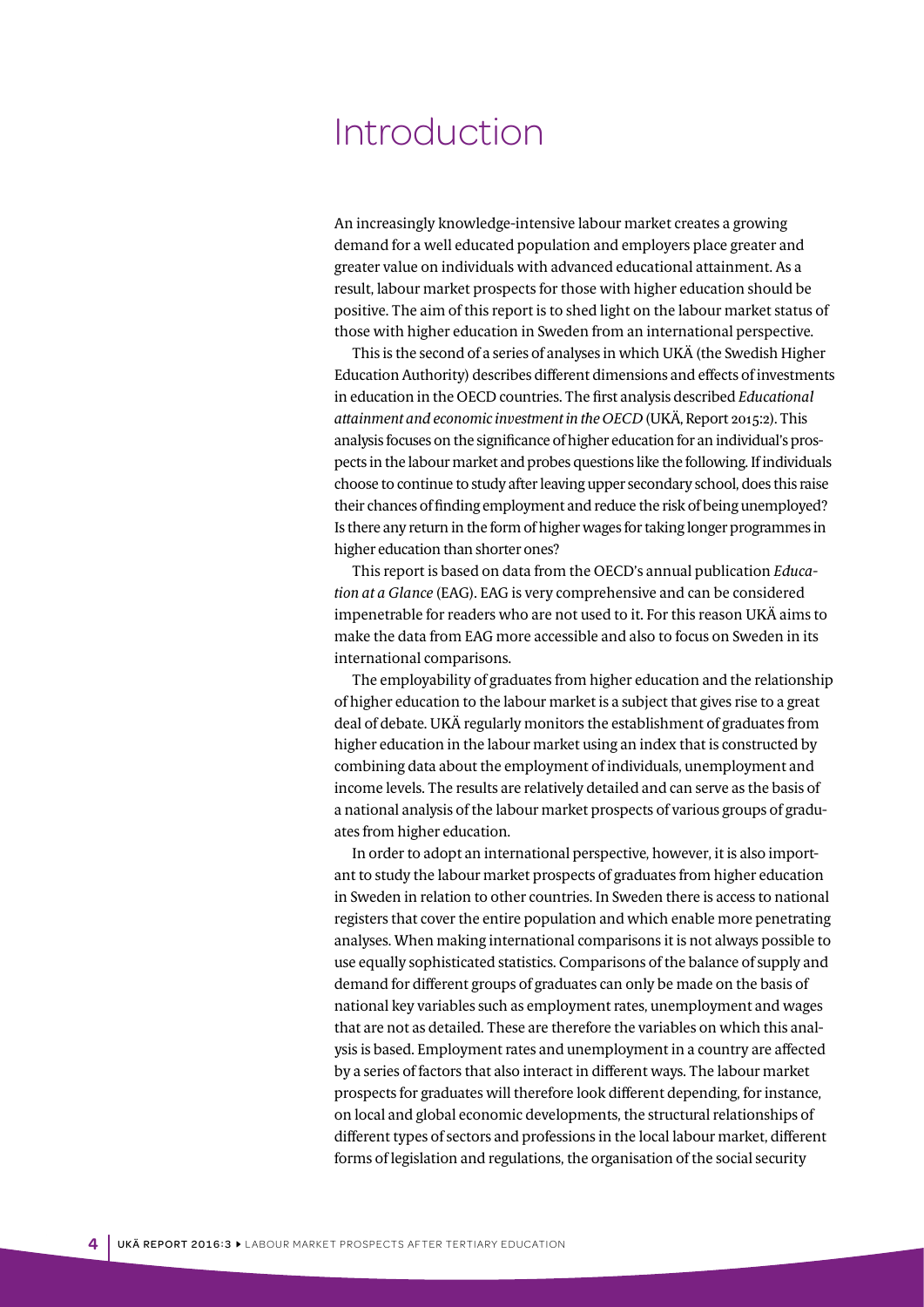<span id="page-4-0"></span>system, population demographics (the size of different age cohorts, retirement in different sectors, etc.) and the readiness of different groups to move, etc. This also makes it more complicated to attempt to interpret the differences that exist between various countries and such interpretations should therefore be made with some degree of caution.

#### Focus on 25–34-year-olds

This report focuses above all on 25–34-year-olds, partly because this is the group that best reflects the reality that those about to start their careers can expect. The focus on this group is also motivated by lack of space. In some cases other cohorts will be referred to because this is the best way of dealing with a specific feature and sometimes because of the availability of data. The information derives in most cases from 2013 and 2014. In the report we only account for the countries for which data are available for the appropriate indicators for all the relevant years. This means that there are variations in the countries presented in the different figures.

It is also important to note that in the comparisons tertiary education comprises at least two years of post upper secondary education. For Sweden this includes all completed studies in higher education and higher vocational education of at least two years even though no qualification has been awarded.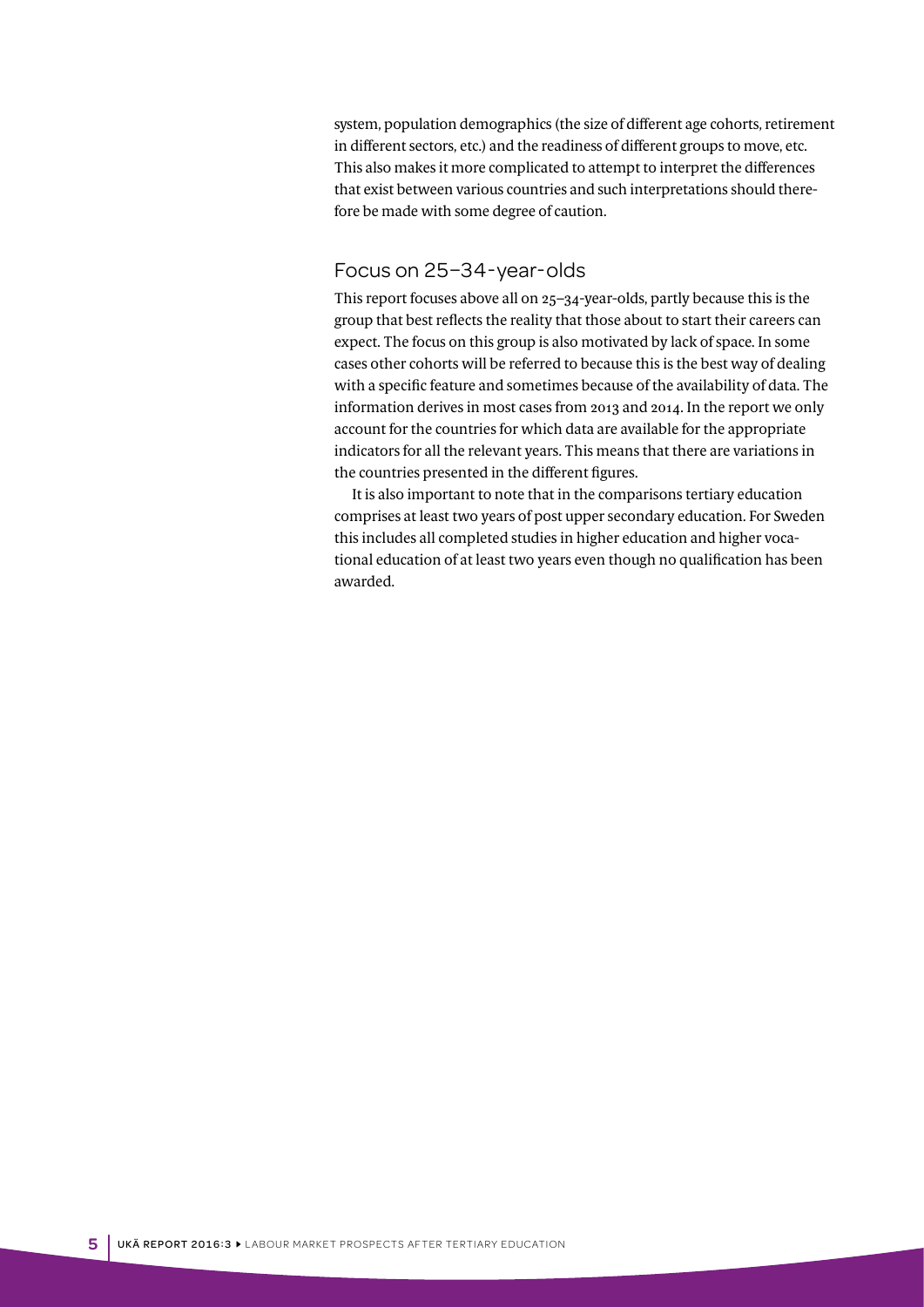## <span id="page-5-0"></span>Summary

- Generally speaking Sweden has a high employment rate and one of the highest in the OECD for those with tertiary education.
- Even though more men than women are employed, the differences between the employment rates for women and men are smaller in Sweden than in the OECD on average. The gender difference is smallest for those with tertiary education.
- Unemployment among those with tertiary education in Sweden is lower than the OECD average and since 2009 the gap between Sweden and the OECD has grown increasingly. Unemployment among those with tertiary education in Sweden is lower for women than for men, while at the same time the opposite applies within the OECD.
- Only 59 per cent of women with tertiary education in Sweden who are employed also work full-time. This can be compared with the figure of 83 per cent for men. Even though this level is the same as the OECD average, it is obviously lower than Finland, for example, where 89 per cent of the women and 96 per cent of the men with tertiary education (who are employed) also work full-time.
- The salary premium in Sweden for those with tertiary education is one of the lowest in the entire OECD. Women with tertiary education earn on average 25 per cent more than those with only upper secondary education. The corresponding premium for men is 29 per cent.
- Individuals who have completed longer programmes in tertiary education (to at least Master's level) in Sweden earn on average more than those with Bachelor's degrees or the equivalent, but the differences between these levels are smaller than in the other Nordic countries.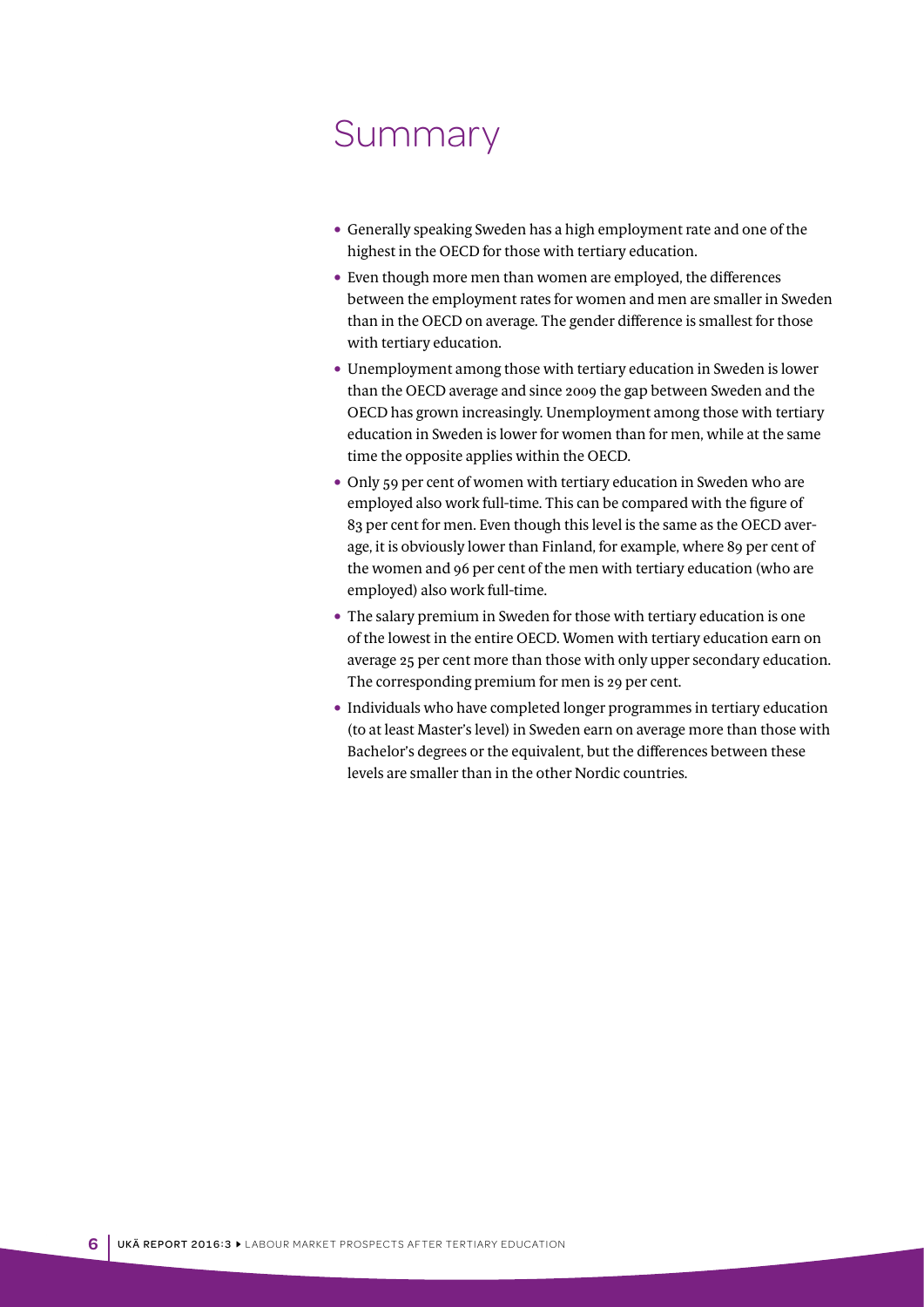#### <span id="page-6-0"></span>DEFINITIONS

**Educational levels** are classified in Education at a Glance according to the new ISCED 2011 international standard. This new standard makes it possible to provide more detailed statistics for tertiary education (higher education has been categorised in accordance with the levels that have been agreed in the Bologna Process). Educational level is defined as the most advanced educational level attained by an individual and the levels uses in this report are:

**Below upper secondary education** (Only completion of education corresponding to compulsory education in Sweden),

**Upper secondary education** (Completed programme at upper secondary level. This also includes shorter periods of study at post-secondary level), and

**Tertiary education** (At least two years of tertiary education. In Sweden this includes completed studies in higher education or higher vocational education of at least two years even though no qualification has been awarded).

**Employed individuals** are those who during the reference week for the survey: i) were in paid employment (employees) or working for profit (self-employed or unpaid family workers) for at least one hour, or ii) were employed but temporarily not working (because of injuries, illness, holiday, strike or lock-outs, education or training, or on parental leave, etc.).

**Employment rate** is defined as the proportion of individuals with jobs in the total working-age population and is expressed as a percentage (the number of individuals is divided by the total number of individuals of working age). Employment rates are calculated separately for the various groups studied, for example women and men, age cohorts, per educational level, etc.

**Full-time workers** are those who have worked for a whole year and for at least 30 hours per week. For more detailed information about how each country defines full-time work see the section on methodology for indicator A6 in EAG 2015 (page 123).

**Unemployed individuals** are those who during the reference week for the survey did not have jobs but had actively sought employment at some time during the four weeks preceding the reference week and were able to begin work within two weeks after it.

**Unemployment** is defined as the proportion of individuals who are without jobs in the total working-age population and is expressed as a percentage (number of unemployed individuals divided by the total number of individuals of working age). Unemployment rates are calculated separately for the various groups studied, for example women and men, age cohorts, per educational level, etc.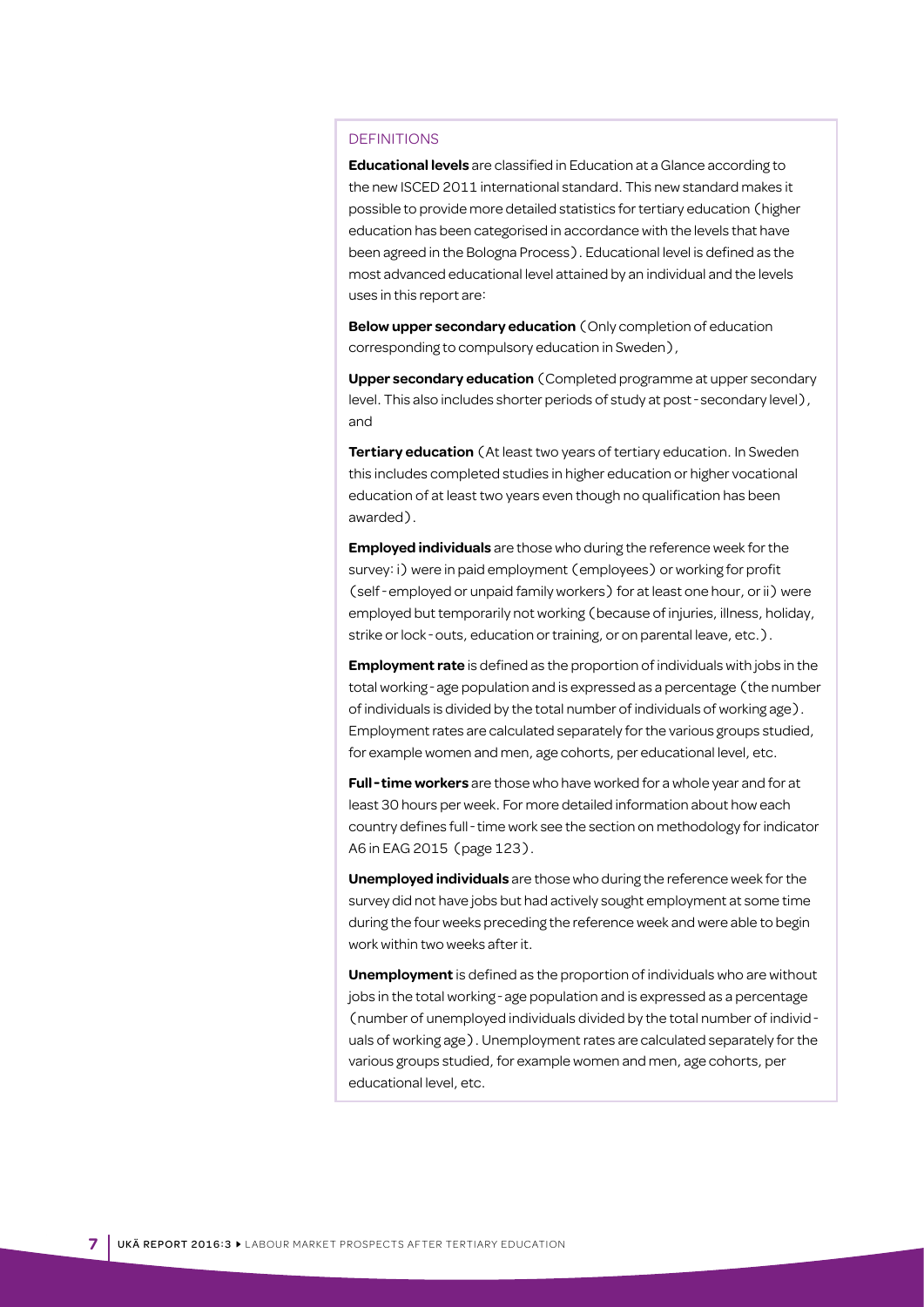## <span id="page-7-0"></span>Employment rates and unemployment

#### High employment rate in Sweden

One of the circumstances that will make it attractive to go on to further education is that this will lead to employment when these studies have been completed. What do the chances of finding work look like for individuals with different educational backgrounds?

In all of the OECD countries the likelihood of being employed is higher for individuals with tertiary education compared with those who have upper secondary education or less. In Sweden 89 per cent of those with tertiary education in the 25–34 age group are employed (Figure 1), which in 2014 was 6 percentage points higher than the OECD average of 83 per cent and one of the highest proportions in the OECD.

If instead we consider the development of employment rates for the 25–34 age group with tertiary education compared to the OECD average, since 2007 Sweden has been above this figure. In Sweden there has also been a more positive development curve.



Figure 1. Employment rates for 25-64-year-olds per educational level ranked according to employment rates for those with tertiary education.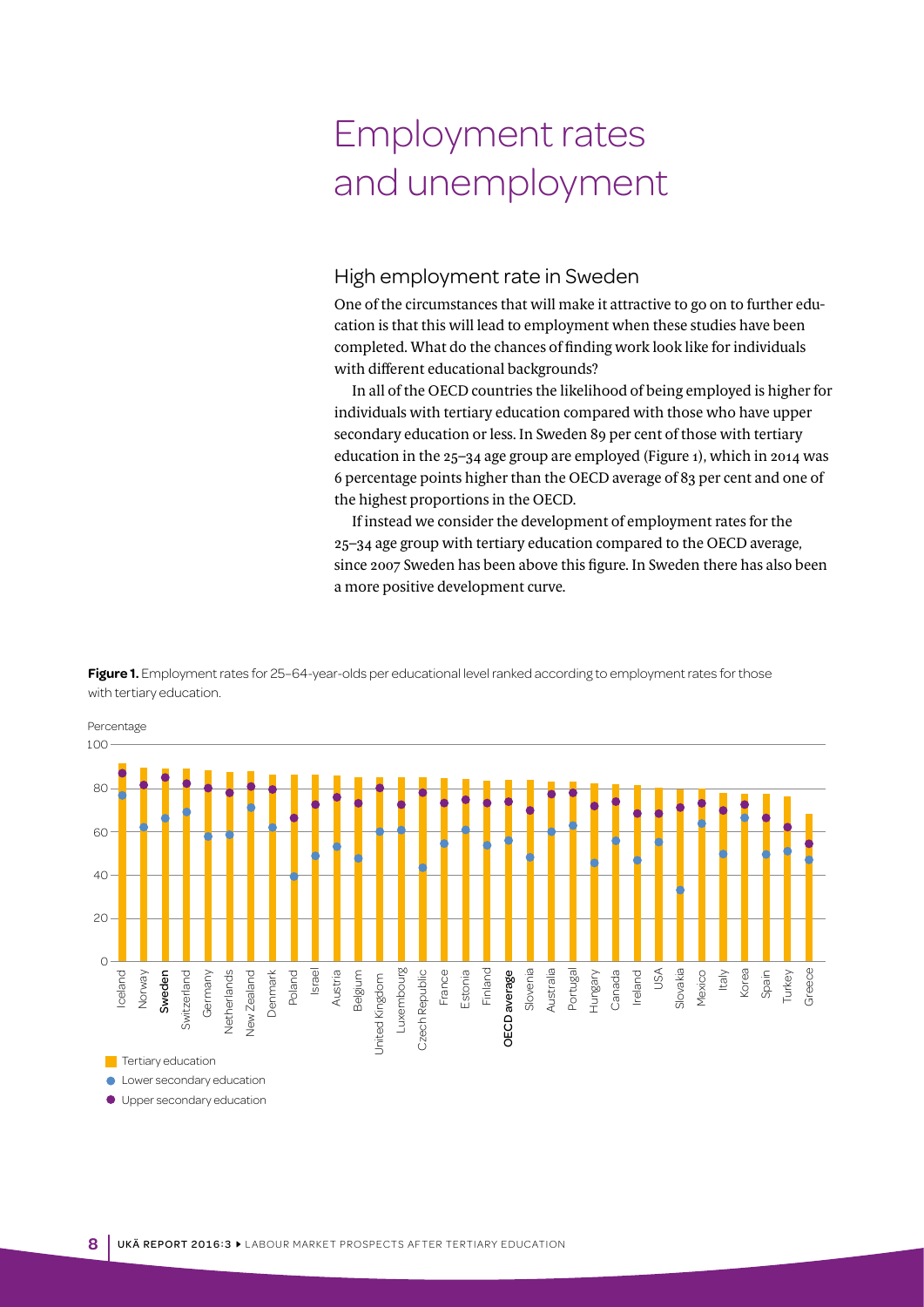<span id="page-8-0"></span>**Figure 2.** Employment rates for 25–34-year-olds with tertiary education in Sweden compared to OECD average 2000–2014.



Employment rates also rise over the years after graduation for the 25–34-yearolds who have received tertiary education. The average employment rate in the OECD one year after graduation for this group was 74 per cent and two years after graduation 89 per cent. In its report *Establishment in the labour market for graduates from higher education in 2013* (UKÄ report 2015:26) UKÄ has shown that the proportion of graduates gaining a footing in the labour market rises during the years after graduation and this increase is largest for those qualifying in the fine, applied and performing arts or with general degrees. Those awarded professional qualifications are already largely established within about one year, while at the same time a smaller proportion of those graduating in the fine, applied and performing arts or with general degrees are established so early, but for the two latter groups the proportion increases to a larger extent over time than for those with professional qualifications.

#### Lower unemployment among those who studied longer programmes

Does the risk of becoming unemployed also decline for those with tertiary education? Statistics on employment rates and unemployment complement each other. The employment rates in a country show how large a proportion of the working-age population have jobs and can depend, among other things, on a number of structural factors such as the way in which child care is organised. In some countries, for instance, one parent will abstain from placing himself or herself at the disposal of the labour market to be able to devote a larger proportion of time to taking care of the family than in other countries. This can have an impact on employment rate levels. Unemployment figures reveal, however, how large a proportion of those who intend to work are in fact employed or unemployed. This means that unemployment among different groups is affected, for instance, more explicitly by local economic factors.

Employment and unemployment among different groups is therefore affected by various factors to differing extents, even though roughly speaking there is often covariance at a national level over time. Variations in unemployment over time may also be influenced, for instance, by changes in the organisation of the social insurance system. An individual who in one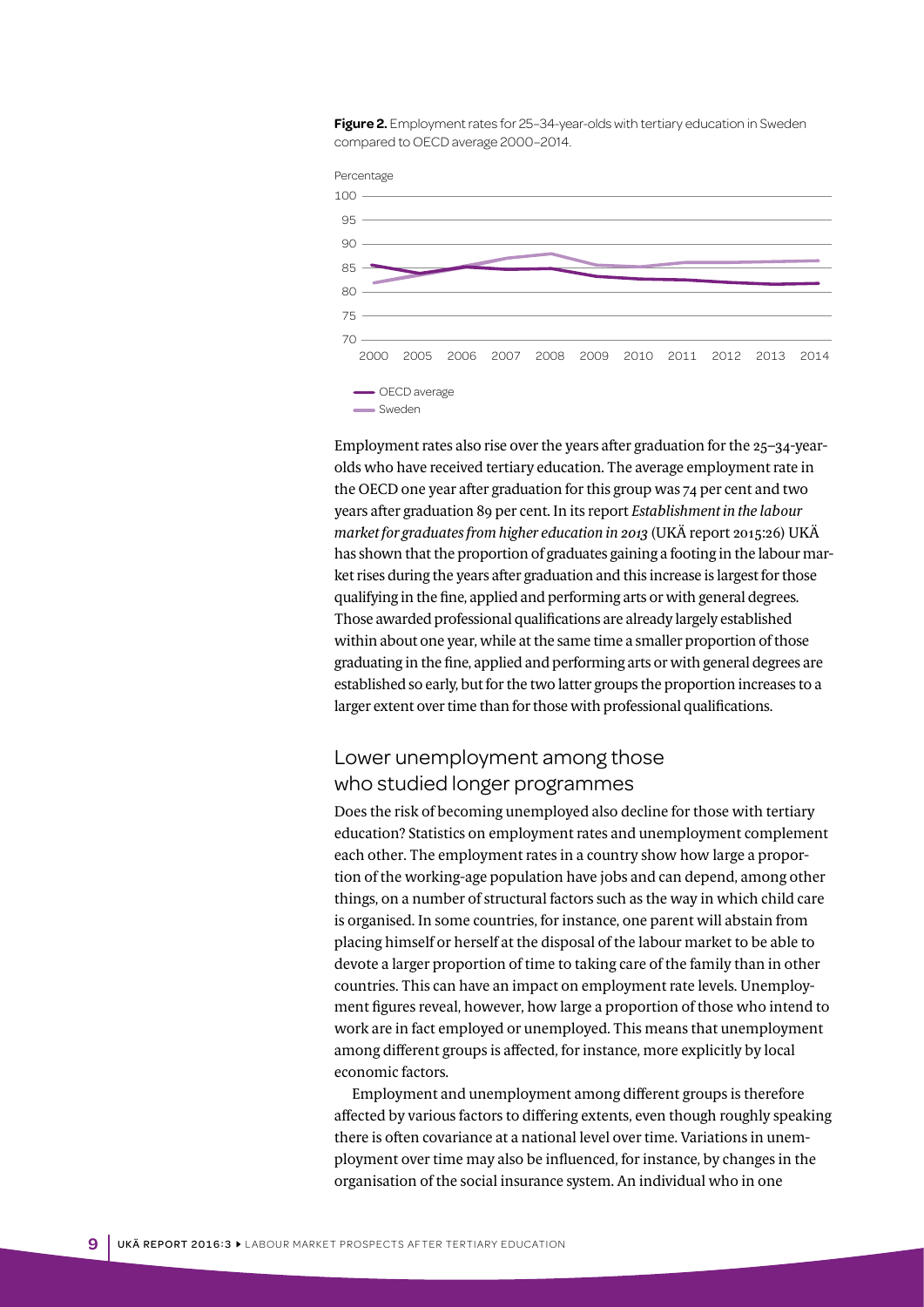system is categorised according to the regulations as being absent through sickness may in another system be categorised as unemployed and this can affect unemployment figures.

The risk of becoming unemployed is generally lower for those with more education. In most of the OECD countries unemployment was lower in 2014 for those (25–64-year-olds) who had tertiary education compared to those educated only to upper secondary level. Those educated to upper secondary level were in their turn less frequently unemployed than those with only below upper secondary education. There are, however, exceptions (among them Mexico, Korea and Turkey) where there was less unemployment among those who had spent less time in education than for those who had studied for longer. There are also large differences in the degree of variation between the different educational levels (Figure 3). These differences are due, for instance, to major differences in the composition of the labour market in different countries. Unemployment also varies with gender and age in the different countries.

**Figure 3.** Unemployment per educational level in 2014 for 25-64-year-olds ranked according to unemployment at tertiary level.



In 2014 unemployment in Sweden among 25–64-year-olds with tertiary education was 4 per cent, which can be compared to the figure of 4.9 per cent for those with upper secondary education and 12.6 per cent for those who did not go on to upper secondary level. On the whole these figures were somewhat lower than the OECD averages for those with tertiary education (5.2 per cent) and upper secondary education (7.8 per cent) but did not differ greatly for those with below upper secondary education (12.7 per cent). These figures are average figures for the entire population aged 25–64. If we focus instead on those who have completed their education more recently, i.e. the 25–34 age group, it can be seen that the differences in unemployment for those with tertiary education between Sweden (4.9 per cent) and the OECD average (7.6 per cent) are even larger (Figure 4).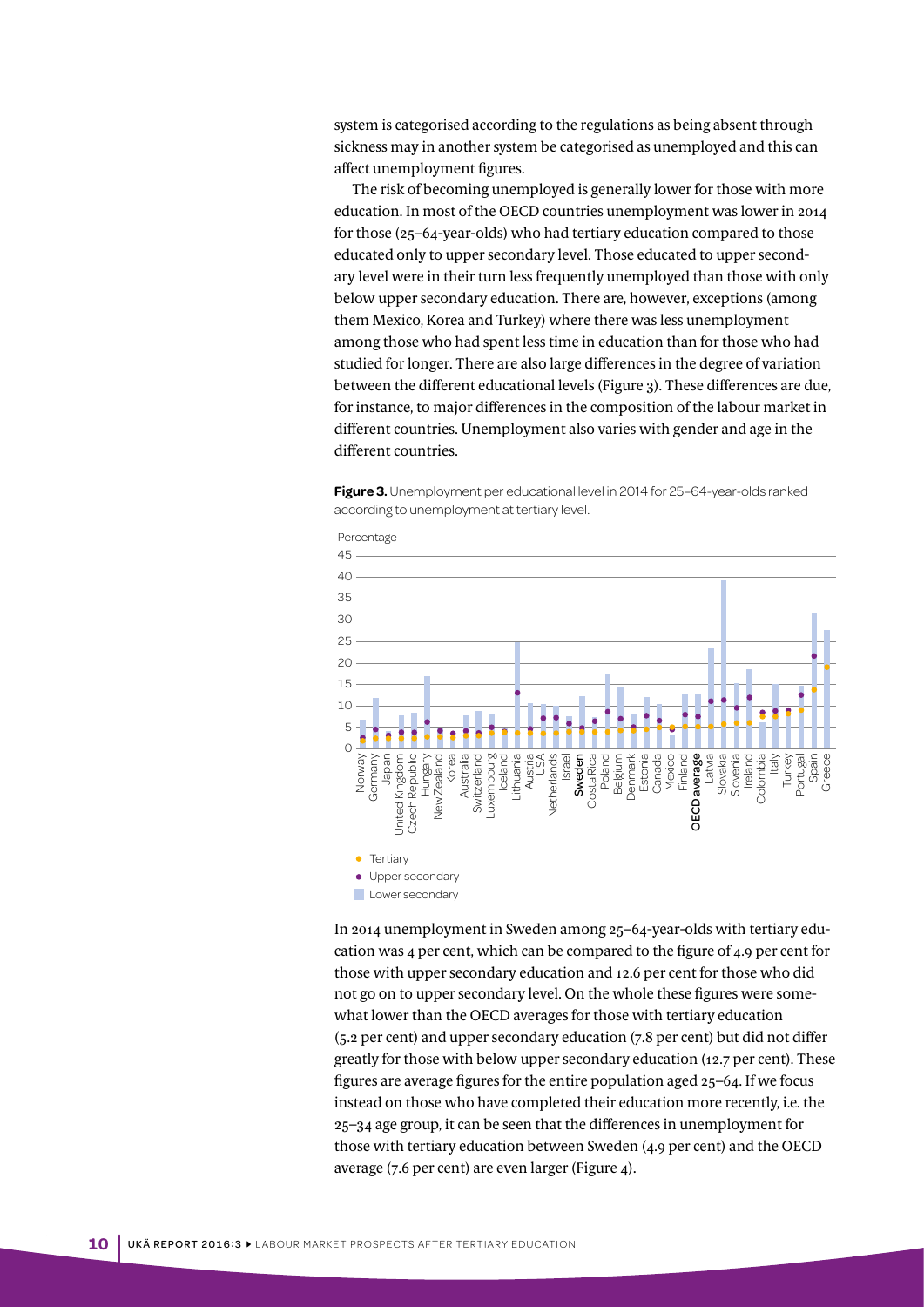

**Figure 4.** Unemployment for 25-34-year-olds with upper secondary education compared with OECD average 2000-2014

Unemployment among 25–34-year-olds with tertiary education has been lower in Sweden than in the OECD since 2007. Since 2009 there has been a relatively major increase in this difference (see Figure 4) to 2.7 percentage points in 2014.

The same pattern over time also applies for 25–34-year-olds with upper secondary education but the difference between Sweden (6.2 per cent) and the OECD average (10.2 per cent) was even larger in 2014 than previously. Unemployment among those with upper secondary education has been below the OECD average since 2006. Among those in the same age group with lower secondary education the average unemployment figure in Sweden was 16.6 per cent in 2014 and 18.7 per cent in the OECD. This was the first year during the most recent decade that unemployment among this group was lower in Sweden than the average figure for the OECD. The trend reversed to some extent in Sweden with relatively major reductions in unemployment among Swedish 25–34-year-olds with below upper secondary and upper secondary education between 2013 and 2014 (see indicator A5 in EAG 2015). A similar trend in employment rates with relatively major rises for those with lower secondary and upper secondary education can also be seen between 2013 and 2014.

What these changes are due to is uncertain, but over time unemployment often reflects local economic conditions which are, in their turn, affected by labour market structures. It seems as well that young people with less education and women have been most susceptible to economic changes in the last decade. The statistics also suggest that the economic crisis affected many other OECD countries more severely than Sweden after 2009.

A comparison of 25–34-year-olds with tertiary education in the OECD countries over time also reveals major variations in unemployment patterns. In some countries, such as Greece, Spain, Portugal and Italy, unemployment has been higher than the OECD average and there were, above all, major rises in these figure from 2009 onwards (Figure 5).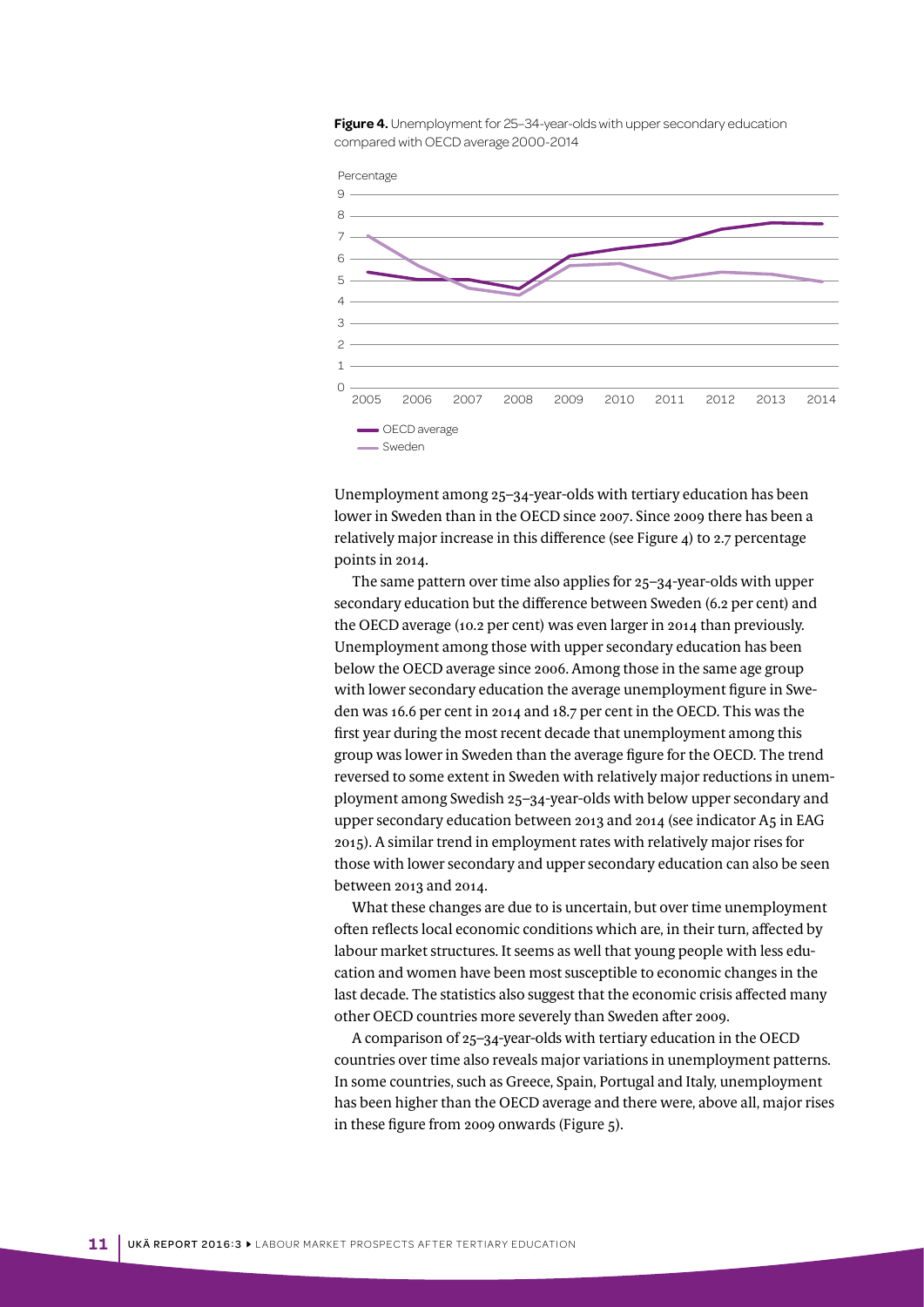**Figure 5.** Unemployment among 25–34-year-olds who have received a qualification in tertiary education divided by country 2005–2014.

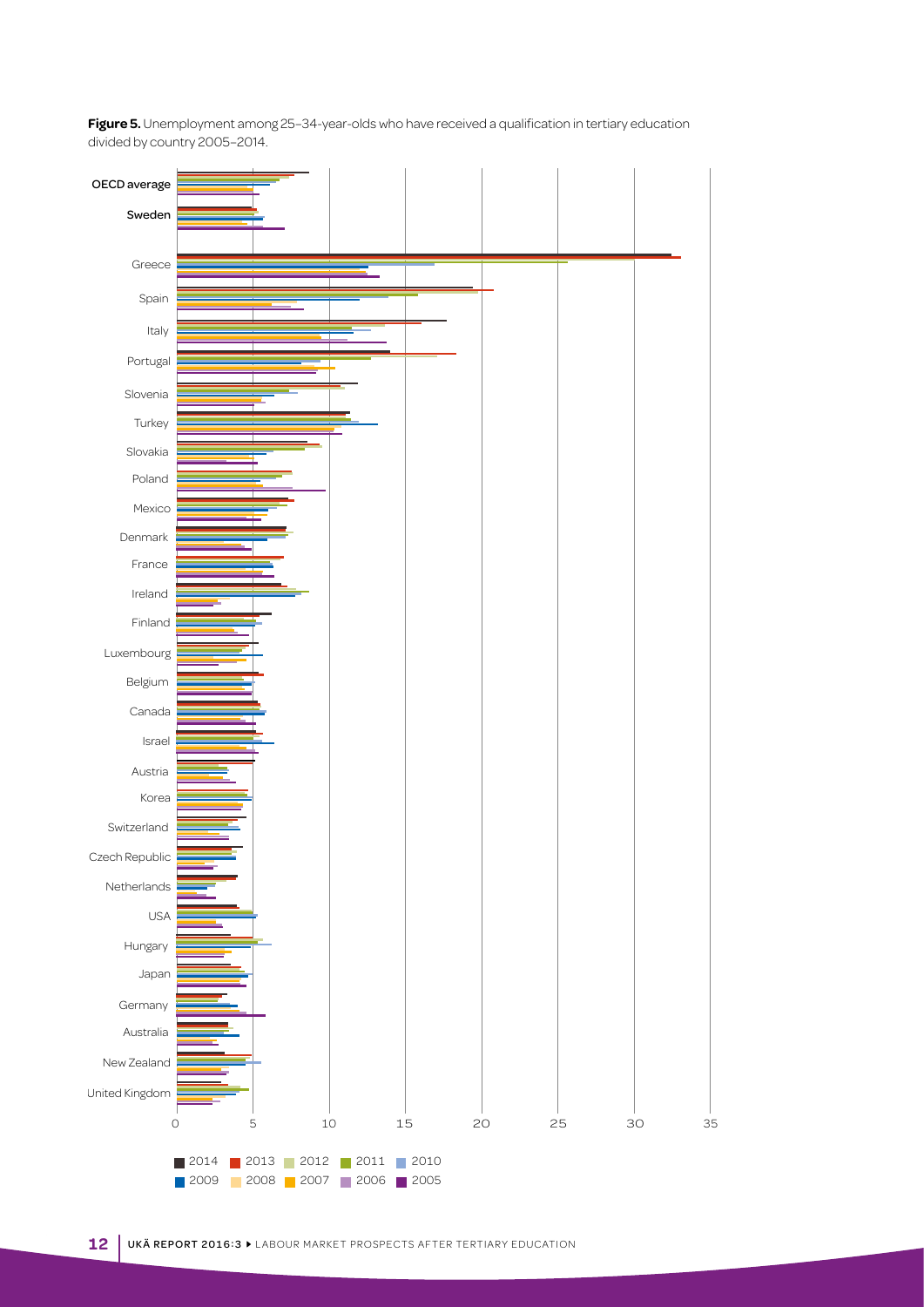#### <span id="page-12-0"></span>Smaller gender differences in employment rates in Sweden than the OECD average

On the whole there are more men with jobs in the OECD than women and this difference is larger among groups with lower educational attainment. Sweden is one of the countries where the gender difference is lowest for the group with tertiary education. For 25–34-year-olds in this group there has been a slight reduction of the gender gap between 2005 and 2014 from 4.7 to 3.2 percentage points, while the OECD average has remained relatively stable at around 9 percentage points (Figure 6). Gender differences have been growing in groups with upper secondary education or less during these years.



**Figure 6.** Employment rates in Sweden compared with OECD average for 25–34-year-olds in 2005 and 2014 per educational level and gender.

For 25–34-year-olds in Sweden the gender difference for those with upper secondary education was 6.4 percentage points in 2014, which can be compared with the OECD average of 16.9 percentage points. The gender gap for this group with upper secondary education has declined to some extent both in Sweden and in the OECD on average since 2005. For the group that did not go on to upper secondary level the gender gap in Sweden was as large as 19.5 percentage points, which is however just over 5 percentage points lower than the OECD average. In other words the average OECD gender gaps are even larger. This difference has also declined to some extent for those with below upper secondary education in both Sweden and on average in the OECD since 2005.

Differences between men and women are not on the whole as large for unemployment as for employment rates. In Sweden women with tertiary education in the 25–34-year-old group were less likely to be unemployed in 2014 (4.6 per cent) than men (5.3 per cent), a difference of 0.6 percentage points. This means that there has been a relatively large change since 2005, when unemployment among women with tertiary education was higher in Sweden than for men and the corresponding figures were 7.3 per cent for women and 6.9 per cent for men.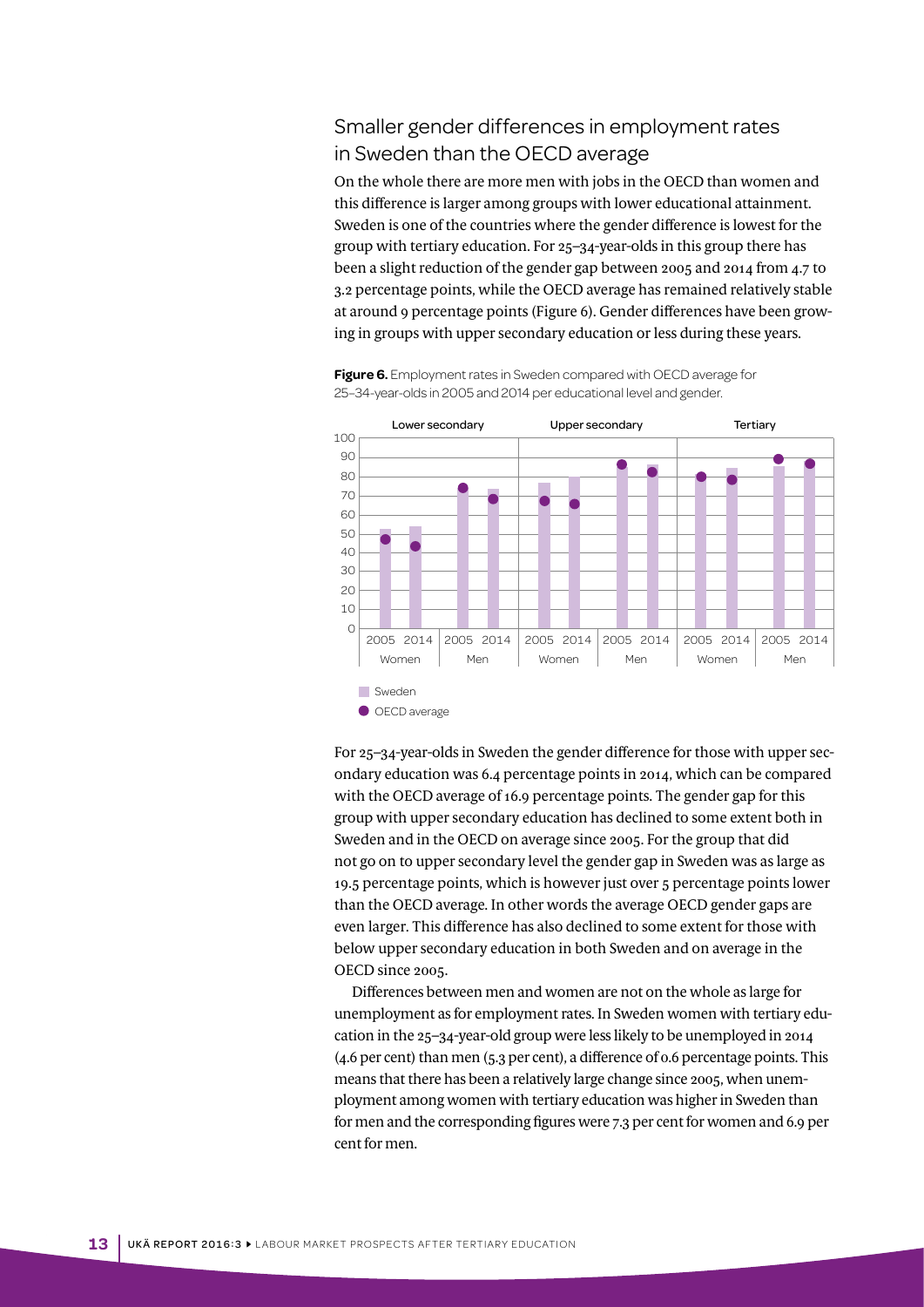<span id="page-13-0"></span>At the same time there has been a rise in unemployment in the OECD for both women and men at every level of educational attainment (Figure 7). For 25–34-year-olds with tertiary education the gender differences in average unemployment figures in the OECD have been stable at around 1 percentage point but unlike Sweden have been somewhat higher for women than for men.



Figure 7. Unemployment in Sweden compared with OECD average for 25-34-year-olds in 2005 and 2014 per educational level and gender.

#### Fewer women than men with tertiary education work full-time in Sweden

Even though Sweden is one of the OECD countries where the gender differences are smallest for those with tertiary education who are employed, a different picture emerges if we look at how large a proportion are also working full-time. On average in the OECD 80 per cent of the men with tertiary education in the 25–34-year-old group who were employed had full-time employment and 58 per cent of the women in the same group, a difference of 22 percentage points. The corresponding figures for Sweden are 83 per cent of the men and 59 per cent of the women, a difference of 25 percentage points, which is just over the OECD average.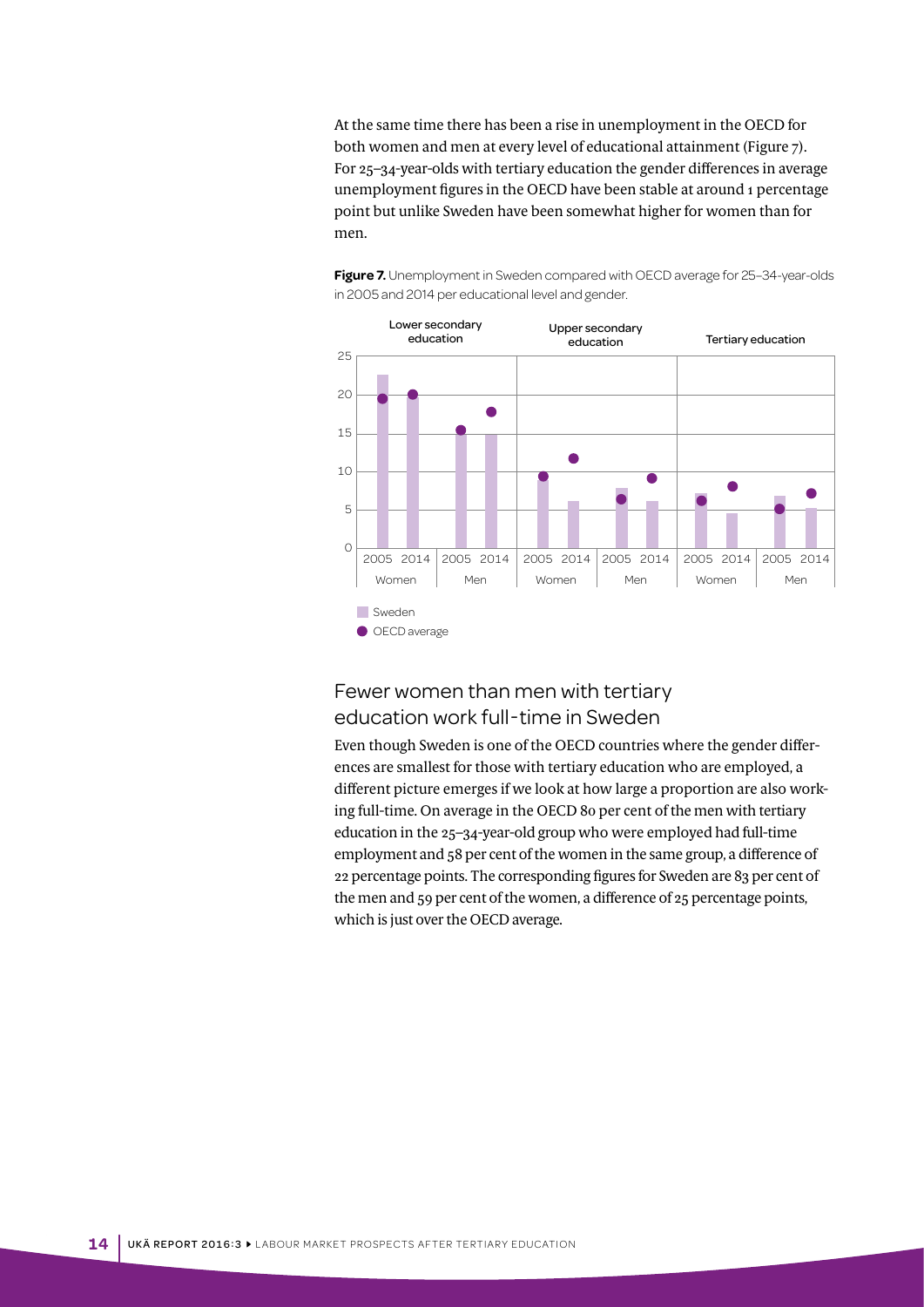

**Figure 8.** Proportion of 25-44-year-olds with tertiary education employed in 2013 divided by gender. Ranked according to proportion of women working full-time.

Note that if no data are available for 2013 data from 2012 have been used. The OECD average is based on all the countries in the figure.

If we compare with the other Nordic countries, we see considerably larger numbers working full-time in Finland than in Sweden, with 96 per cent of the men and 89 per cent of the women doing so. Denmark was closer to the level in Sweden while in Norway both fewer men and women with tertiary education work full-time (among those who are employed).

One of the factors that may contribute to the larger proportion of women in Sweden working part-time is that many of them (and men) aged 25–34 have small children and women devote more of their time to unpaid work in their homes. Differences between the countries may for instance be due to differences in the possibilities of working part-time while looking after small children.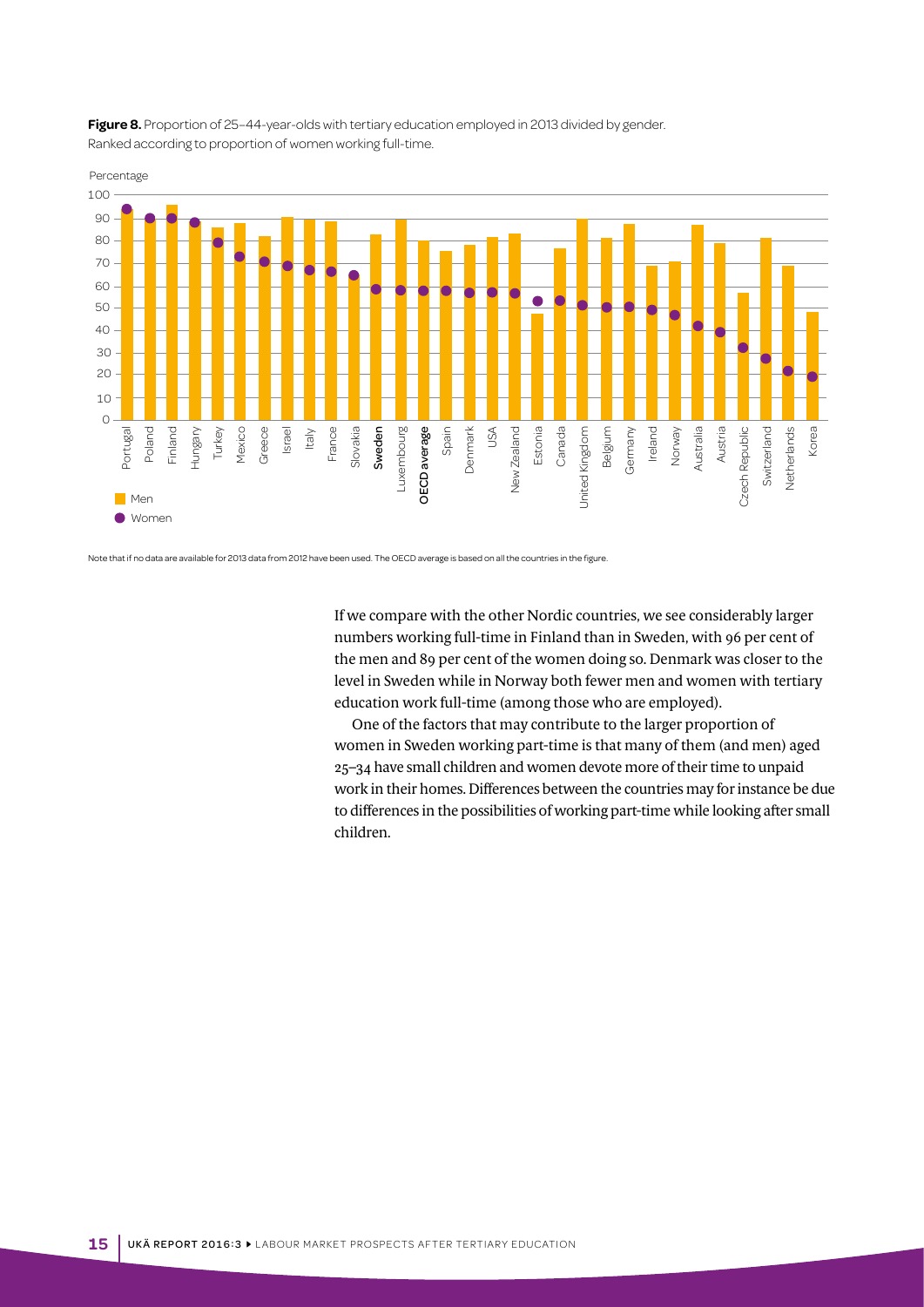## <span id="page-15-0"></span>Relative salaries

#### Salary premium for tertiary education low in Sweden in an international comparison

Apart from the gains in terms of personal development, the possibility of interesting work and perhaps higher social status, many acquire higher education because of the possibilities it offers of positions with higher salaries. What then do the differences in earnings look like for those with tertiary education?

In the figure we have chosen to present data for the 25–64-year-old group. For those with tertiary education relative salaries increase with age in all the OECD countries, on average by 36 percentage points if the 25–34-year-old group is compared with the 55–64-year-old group. Presenting relative salaries for only the younger age groups would not therefore be meaningful.

Sweden is one of the countries in which differences in earnings for those with tertiary education and those with upper secondary education are lowest. In the figure the index figure of 100 corresponds to no difference in earnings between these educational levels. An index figure above 100 means that those with tertiary education earn more than those with upper secondary education. For instance an index figure of 125 means that those with tertiary education earn on average 25 per cent more than the group with upper secondary education.

**Figure 9.** Relative salaries for each gender among 25–64-year-olds with tertiary education in relation to those with upper secondary education (index = 100) in 2013. Arranged according to index for women.



Note that where no data were available for 2013 the figures for the most recent year were used but from no later than 2010.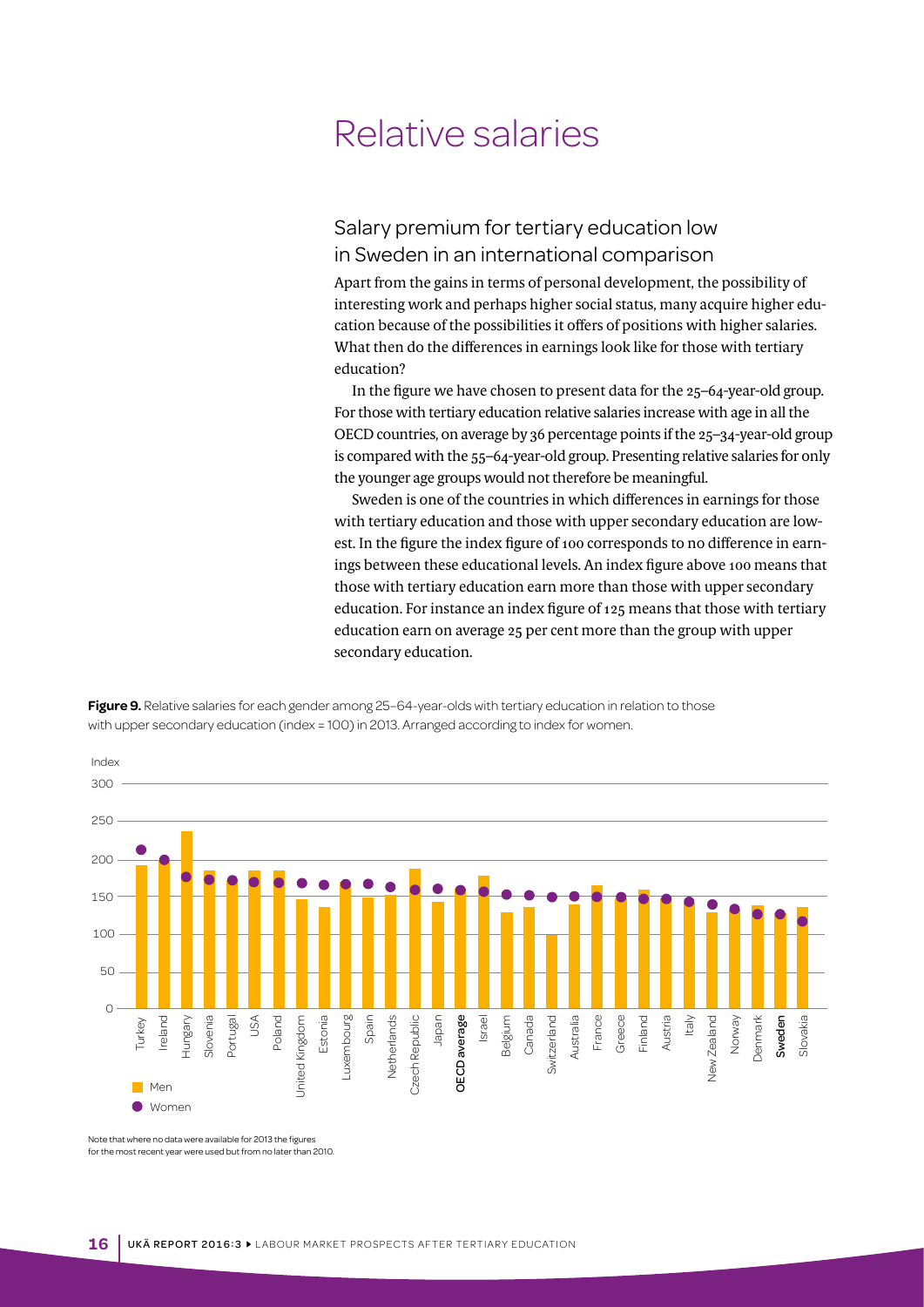<span id="page-16-0"></span>In Sweden men with tertiary education earn on average 29 per cent more than those with upper secondary education and the corresponding figure for the women is 25 per cent. Only Switzerland has a lower difference for men while for women only Slovakia is below Sweden. The Swedish figures are 32 percentage points below the OECD average for both genders, even though those for women are slightly lower than for men. From a Nordic perspective only the figures for women in Denmark are at the same low level as in Sweden. The highest salary differential in the Nordic countries are for those with tertiary education in Finland, with 58 per cent higher earnings for the men and 47 per cent for the women when compared with their counterparts with upper secondary education.

It is important to remember that these figures indicate the average salary premiums for tertiary education. For certain groups of graduates, for instance those with degrees in medicine or Master's degrees in engineering (or the like), salary premiums are often considerably larger.

#### Greater rewards for longer periods of study

The numbers graduating from longer programmes of study in Sweden are increasing all the time (*Studenter och examinerade på grundnivå och avancerad nivå 2013/14 [Students and graduates in first and second-cycle programmes 2013/2014],* Statistiska meddelanden, UF 20 SM 1501, UKÄ and Statistics Sweden). A longer period of study involves a greater financial investment by the individual, for instance in the form of larger student loans and delayed entry into the labour market. One reason for studying for longer should then be relatively higher earnings in comparison with those who have studied in tertiary education for shorter periods.

The figure below shows the salary differentials for individuals with at least a Master's degree or the equivalent (at least five years of study) and those with a Bachelor's degree or the equivalent (three years of study), where both levels are compared in relation to the salaries paid to those who have upper secondary education alone. Only the countries for which data are available for both levels are presented in the figure and the OECD average has been calculated on the basis of all the countries for which data for the different levels are available. In the figure an index of 100 means that there is no difference in salary between the educational levels. An index over 100 means that those with tertiary education earn more than those with upper-secondary education.

In all the countries for which data are available individuals who have completed longer periods of study have higher salaries than those with three years of tertiary education. The average difference between the levels in the OECD is 37 percentage points. The figures for Sweden are just below this average with a difference of 36 percentage points. Sweden also has lower salary differences than the other Nordic countries, where the largest can be found in Finland, with a difference in salary of 60 percentage points between those with at least a Master's degree and those with degrees at Bachelor level.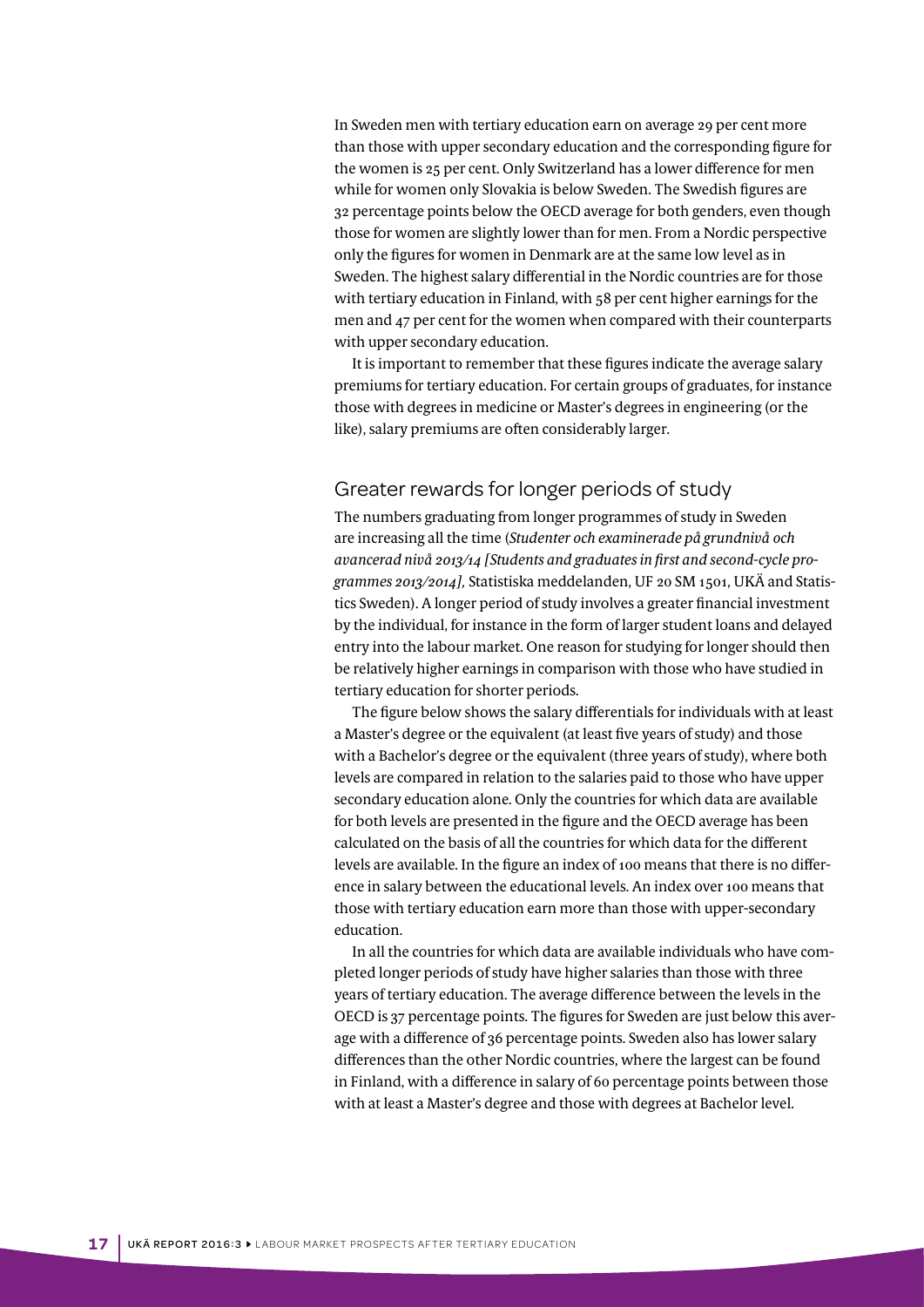**Figure 10.** Relative salaries for those who have at least a Master's degree or alternatively a Bachelor's degree from tertiary education compared to those with upper-secondary education. Ranked according to difference between Master's and Bachelor's. The data refer to 2013.